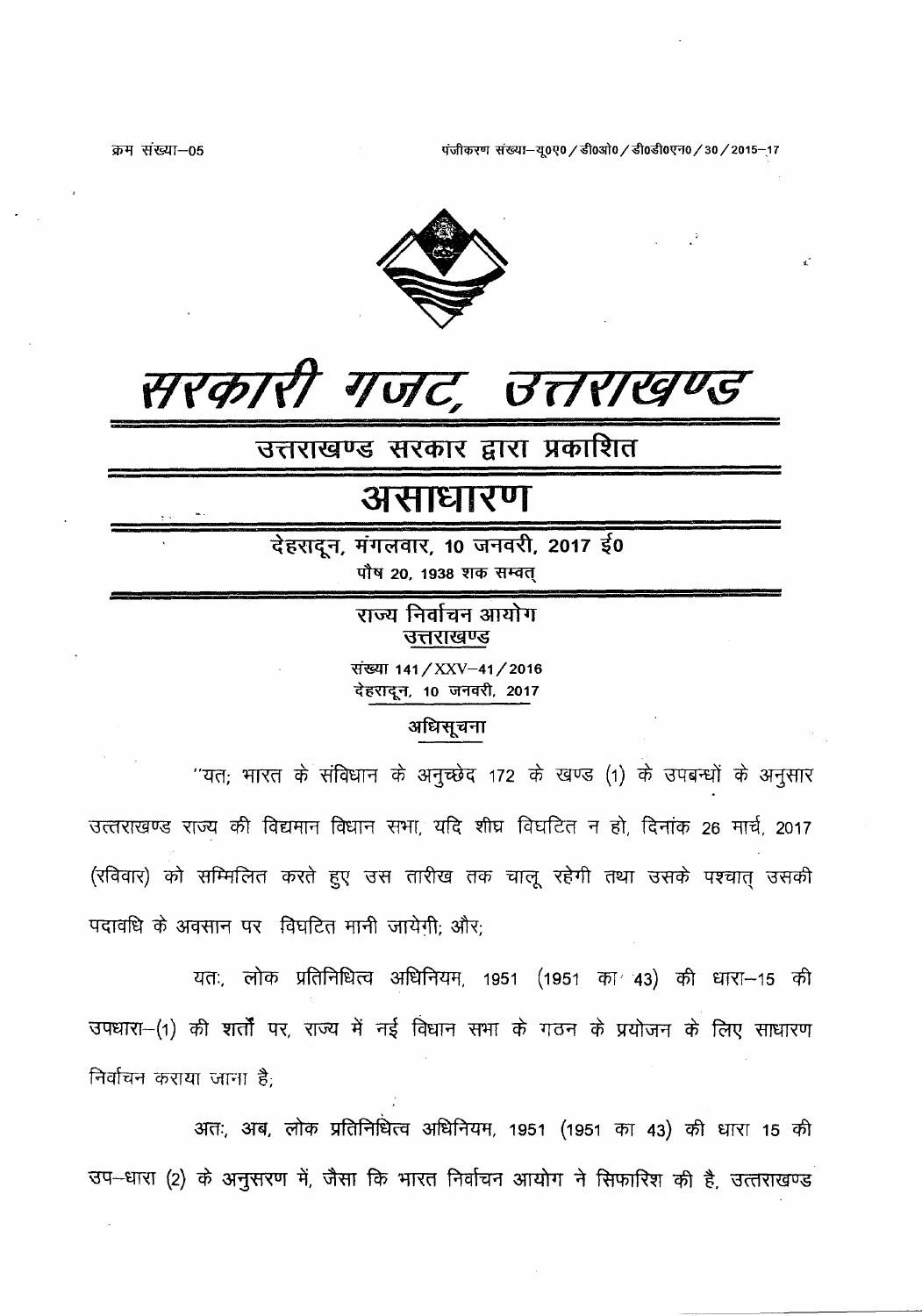2 3rtri 31 378 378 378 379 371-10 31-141, 2017 (1141) 1938 1940 314-16 राज्य के राज्यपाल, एतदद्वारा राज्य के सभी विधान सभा निर्वाचन क्षेत्रों से यह अपेक्षा करते हैं कि वे उक्त अधिनियम और उसके अधीन बनाए गए नियमों और किए गए उपबन्धों के अनुसार, राज्य की विधान सभा के लिए सदस्य निर्वाचित कर दें"

> डा0 कृष्ण कांत पाल, राज्यपाल

आज्ञा से, एस0 रामास्वामी, मुख्य सचिव, उत्तराखण्ड शासन।

## No. 141/XXV-41/2016 Dated Dehradun, January 10, 2017

#### **NOTIFICATION**

"Whereas, in accordance with the provisions of clause (1) of Article 172 of the Constitution of India, the existing Legislative Assembly of the State of Uttarakhand, unless sooner dissolved, shall continue upto and including the 26<sup>th</sup> March, 2017 (Sunday), and shall, thereafter, stand dissolved on the expiration of its duration; and

Whereas, in terms of sub-section (1) of Section 15 of the Representation of the People Act, 1951 (43 of 1951), a general election has to be held for the purpose of constituting a new Legislative Assembly of the State of Uttarakhand;

Now, therefore, as recommended by the Election Commission of India, in pursuance of sub-section (2) of Section 15 of the Representation of the People Act, 1951 (43 of 1951), the Governor of the State of Uttarakhand is hereby pleased to call upon all the Assembly Constituences in the State, to elect members to the Legislative Assembly of the State; in accordance with the provision of the said Act and of the rules and orders made thereunder"

### Dr. KRISHAN KANT PAUL, **Governor**

#### By Order,

S. RAMASWAMY, Chief Secretary, Govt. of Uttarakhand.

पी0एस0यू0 (आर0ई0) 03 निर्वाचन/31-2017-100+100 (कम्प्यूटर/रीजियो)।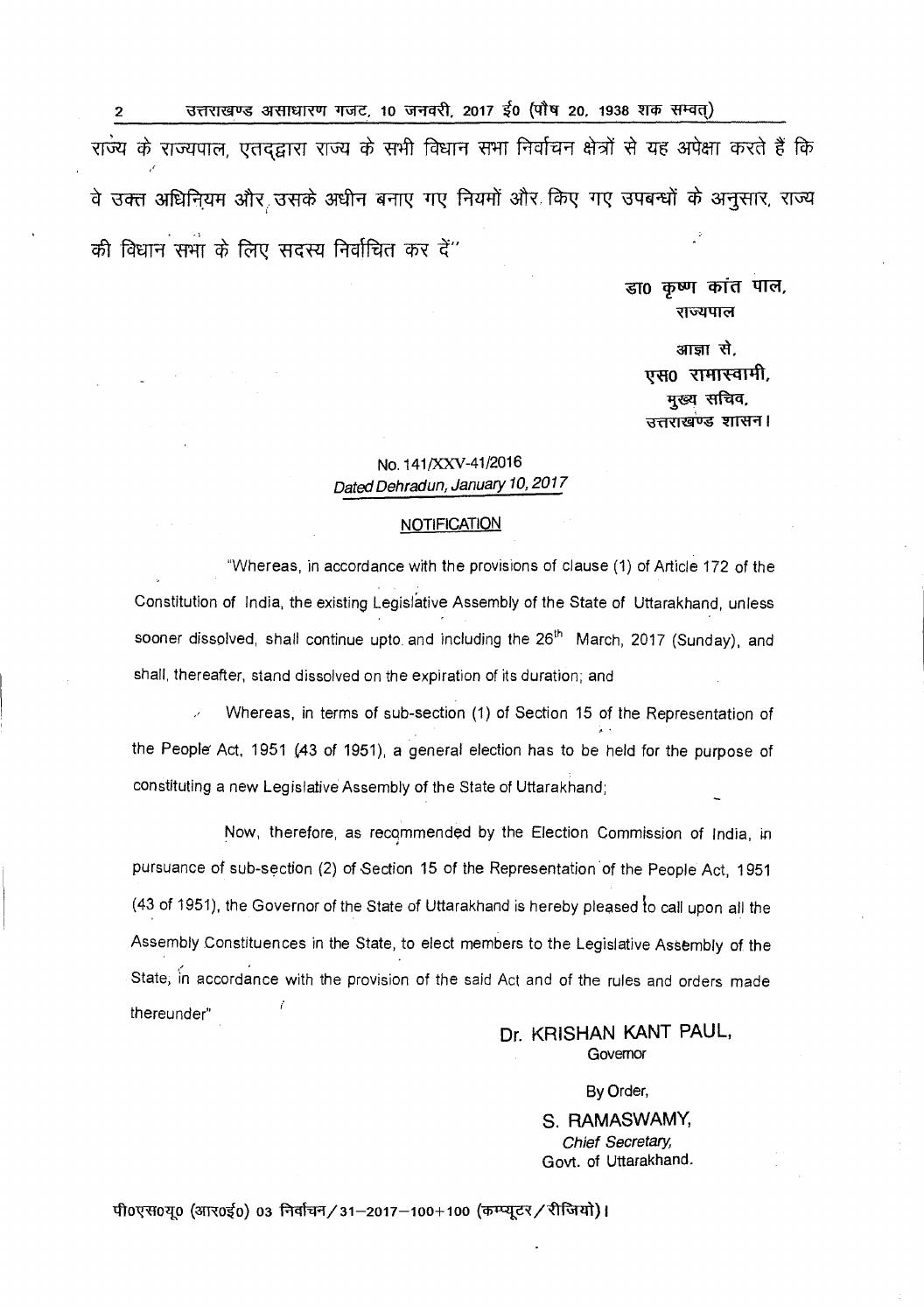क्रम संख्या-06

पंजीकरण संख्या-यू०ए० / डी०ओ० / डी०डी०एन० / 30 / 2015-17



# सरकारी गजट, उत्तराखण्ड

# उत्तराखण्ड सरकार द्वारा प्रकाशित

# असाधारण

देहरादून, शुक्रवार, 20 जनवरी, 2017 ई0

पौष 30, 1938 शक सम्वत्

भारत निर्वाचन आयोग निर्वाचन सदन, अशोक रोड, नई दिल्ली-110001

संख्या 464/भा0नि0आ0/क्षे0/उ0अनु0-2/उत्तरा0-वि0स0/2017 नई दिल्ली, 20 जनवरी, 2017

## अधिसूचना

सं0 464/भा0नि0आ0/क्षे0/उ0अनु0-2/उत्तरा0-वि0स0/2017 :- यतः उत्तराखण्ड राज्य के राज्यपाल ने लोक प्रतिनिधित्व अधिनियम, 1951 (1951 का 43) की धारा 15 की उप-धारा (2) के अधीन जारी तथा 20 जनवरी, 2017 (शुक्रवार) को राज्य के शासकीय राजपत्र में प्रकाशित अधिसूचना द्वारा राज्य के सभी विधान सभा निर्वाचन-क्षेत्रों से यह अपेक्षा की है कि वे उक्त अधिनियम तथा तद्वीन बनाए गए नियमों और आदेशों के उपबंधो के अनुसार राज्य की विधान सभा के लिए सदस्य निर्वाचित करें;

अतः अब उक्त अधिनियम की धारा 30 और 56 के उपबन्धों के अनुसरण में, भारत निर्वाचन आयोग एतद्द्वाराः-प्रत्येक विधान सभा निर्वाचन-क्षेत्र में उक्त निर्वाचन-क्षेत्र में उक्त निर्वाचन की संबंध में निम्नलिखित नियत करता है:- $(\mathfrak{A})$ 

| (क)<br>(ख)<br>(ग)<br>(घ) - | नामनिर्देशन करने की अन्तिम तारीख<br>नामनिर्देशनों की संवीक्षा की तारीख<br>अभ्यर्थिताएं वापस लेने की अन्तिम तारीख<br>वह तारीख, जिसको यदि आवश्यक हुआ तो<br>मतदान होगा। | 27 जनवरी, 2017 (शुक्रवार);<br>30 जनवरी, 2017 (सोमवार);<br>01 फरवरी, 2017 (बुधवार);<br>15 फरवरी, 2017 (बुधवार); |
|----------------------------|----------------------------------------------------------------------------------------------------------------------------------------------------------------------|----------------------------------------------------------------------------------------------------------------|
| (ड)                        | वह तारीख जिससे पूर्व निर्वाचन सम्पन्न कर<br>लिया जाएगा।                                                                                                              | 15 मार्च, 2017 (बुधवार); और                                                                                    |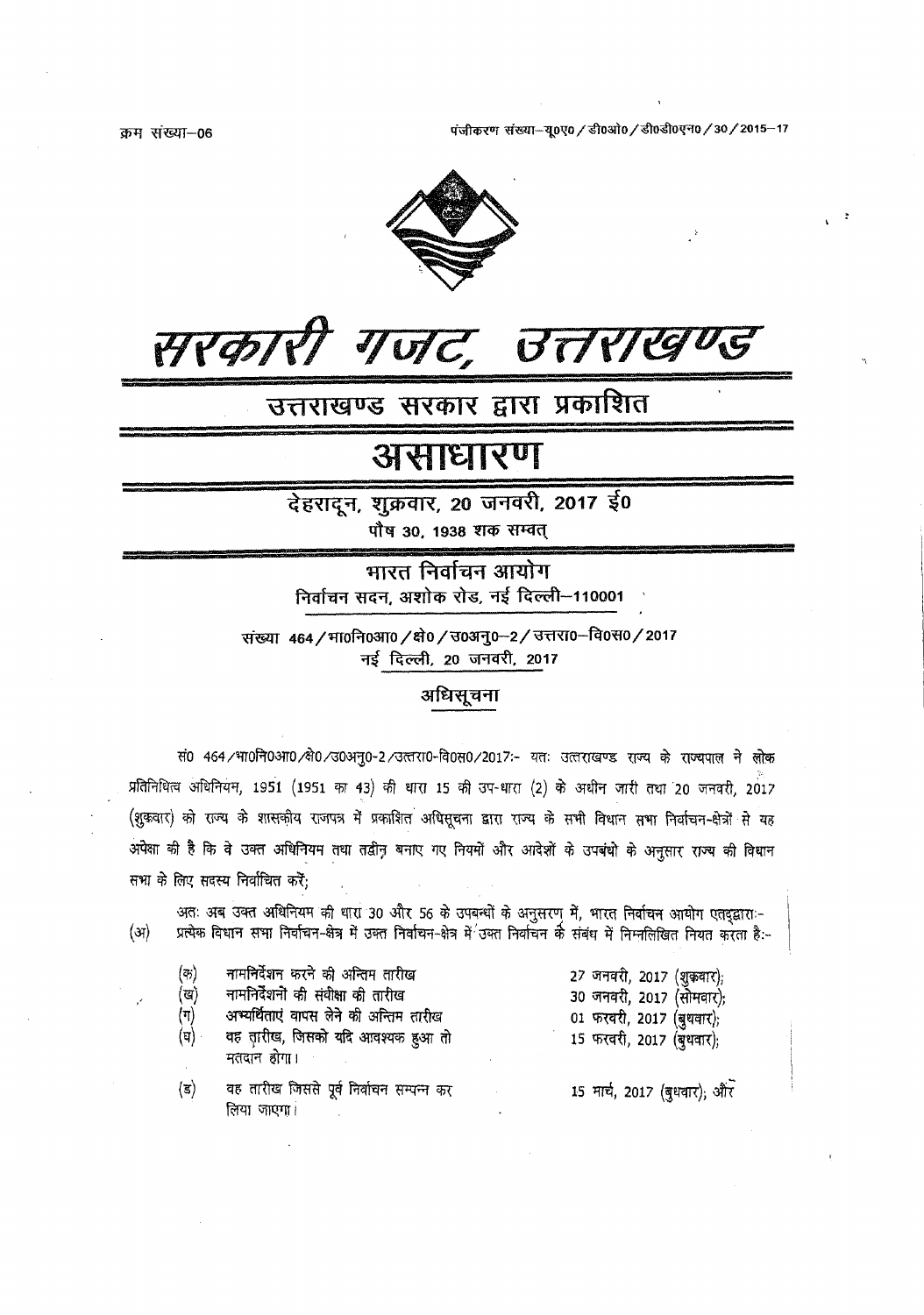् (आ) 8.00 बजे पूर्वाह्न से 5.00 बजे अपराह्न तक का समय, ऐसे समय के रूप में नियत करता है, जिसके वौरान यदि आवश्यक हुआ तो, निर्याचन के लिए उक्त विनिर्दिष्ट तारीख को मतदान होगा।

> आदेश से. राहुल शर्मा, सचिव, भारत निर्वाचन आयोग।

आज्ञा से, राधा रतूड़ी, प्रमुख सचिव, मुख्य निर्वाचन अधिकारी।

# **ELECTION COMMISSION OF INDIA**  Nirvachan Sadan, Ashoka Road, New Delhi-110001

No. 464/ECl/TERR/NOR-2/UK-LA/2017 Dated New Delhi, January 20, 2017

#### **NOTIFICATION**

No. 464/ECI/TERR/NOR-2/UK-LA/2017: - WHEREAS, the Governor of the State of Uttarakhand has, by notification issued under sub-section (2) of Section 15 of the Representation of the People Act, 1951 (43 of 1951), published in the official Gazette of the State on the 20<sup>th</sup>January, 2017 (Friday), been pleased to call upon all Assembly Constituencies in the State of Uttarakhand, to elect members to the Legislative Assembly of the State, in accordance with the provisions of the said Act and of the rules and orders made thereunder;

NOW, therefore, in pursuance of Sections 30 and 56 of the said Act, the Election Commission of India hereby-

(A) appoints, with respect to the said election in each of the Assembly Constituencies,-

(a) the  $27<sup>th</sup>$  January, 2017 (Friday), as the last date for making nominations;

(b) the  $30<sup>th</sup> January, 2017 (Monday)$ , as the date for scrutiny of nominations;